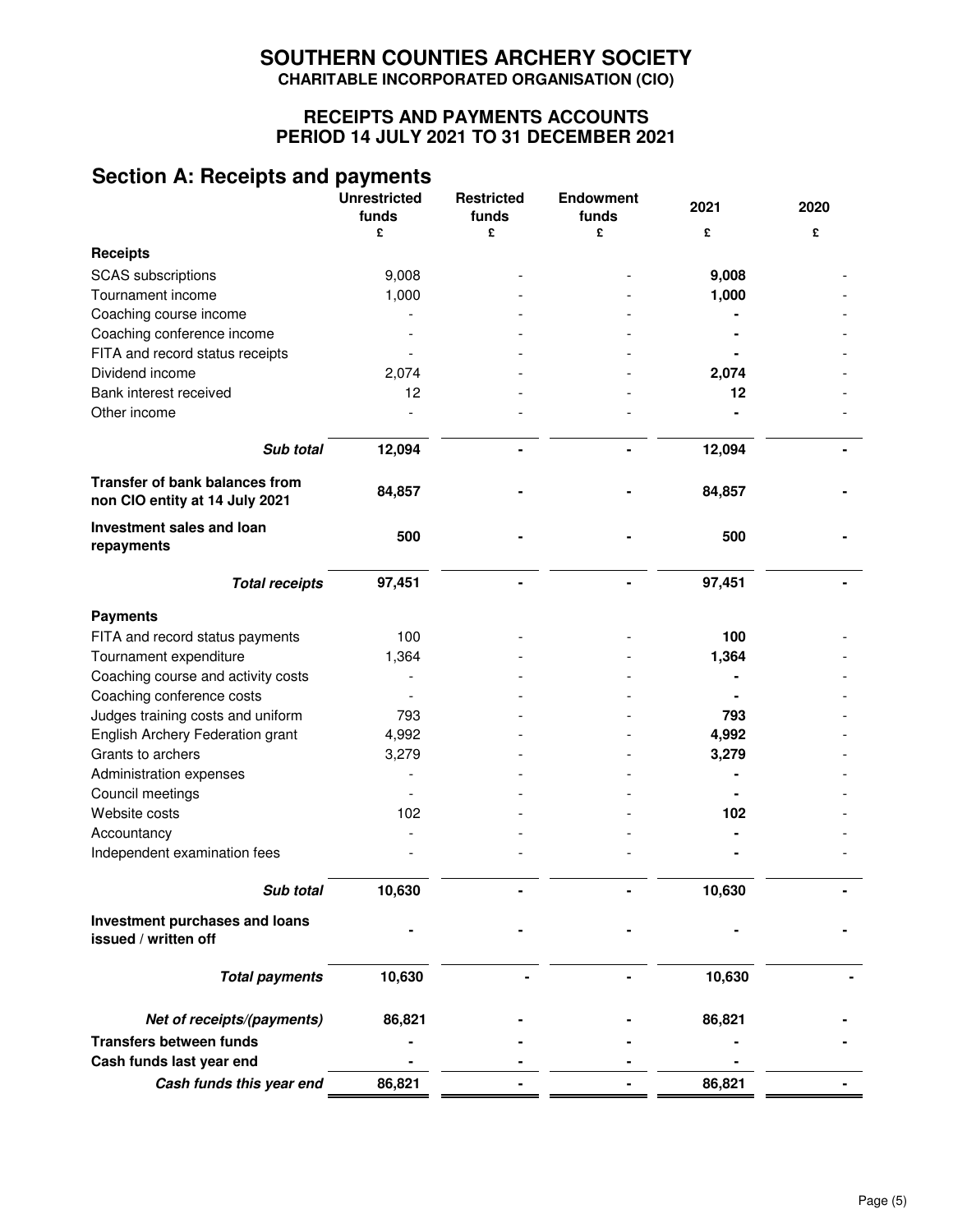# **SOUTHERN COUNTIES ARCHERY SOCIETY CHARITABLE INCORPORATED ORGANISATION (CIO)**

## **RECEIPTS AND PAYMENTS ACCOUNTS PERIOD 14 JULY 2021 TO 31 DECEMBER 2021**

# **Section B: Statement of assets and liabilities at the end of the period**

| <b>Categories</b> | <b>Details</b>                   | <b>Unrestricted</b><br>funds | <b>Restricted</b><br>funds | <b>Endowment</b><br>funds |
|-------------------|----------------------------------|------------------------------|----------------------------|---------------------------|
|                   |                                  | £                            | £                          | £                         |
| Cash funds        | Community account                | 13,640                       |                            |                           |
|                   | Capital Reserve account          | 66,627                       | ۰                          |                           |
|                   | Coaching account                 | 3,157                        |                            |                           |
|                   | Judges account                   | 3,397                        | $\blacksquare$             | -                         |
|                   | <b>Total bank and cash funds</b> | 86,821                       | $\blacksquare$             |                           |
|                   |                                  |                              |                            |                           |

|                       |                         | <b>Unrestricted</b><br>funds | <b>Restricted</b><br>funds | <b>Endowment</b><br>funds |
|-----------------------|-------------------------|------------------------------|----------------------------|---------------------------|
| Other monetary assets | Loans to clubs (note 3) | £<br>10,866                  | £<br>$\blacksquare$        |                           |
|                       |                         | ٠                            | $\blacksquare$             | ٠                         |
|                       |                         | $\overline{\phantom{a}}$     |                            | ۰                         |

|                            |                                | <b>Fund to</b><br>which asset<br>belongs | Cost<br>(optional) | <b>Current value</b><br>(optional) |
|----------------------------|--------------------------------|------------------------------------------|--------------------|------------------------------------|
|                            |                                |                                          | £                  | £                                  |
| Investment assets (note 2) | Fidelity & Network - Portfolio | Unrestricted                             | 78,301             | 85,193                             |
|                            | BP PLC -25,740 Ordinary shares | Unrestricted                             | 3,517              | 85,071                             |
|                            |                                |                                          | $\blacksquare$     | ۰                                  |
|                            |                                |                                          | $\blacksquare$     | ۰                                  |

|                                           |             | <b>Fund to</b><br>which asset<br>belongs | Cost<br>(optional)              | <b>Current value</b><br>(optional) |
|-------------------------------------------|-------------|------------------------------------------|---------------------------------|------------------------------------|
|                                           |             |                                          | £                               | £                                  |
| Assets retained for the charity's own use |             |                                          | $\blacksquare$                  |                                    |
|                                           |             |                                          | $\blacksquare$                  |                                    |
|                                           |             | <b>Fund to</b><br>which<br>liability     | <b>Amount due</b><br>(optional) | When due<br>(optional)             |
|                                           |             |                                          | £                               | £                                  |
| <b>Liabilities</b>                        | Accountancy | Unrestricted                             | 750                             |                                    |
|                                           |             |                                          | $\blacksquare$                  |                                    |
|                                           |             |                                          | $\blacksquare$                  |                                    |
|                                           |             |                                          |                                 |                                    |

Signed on behalf of the Board of Trustees

Date: C FLETCHER-CAMPBELL